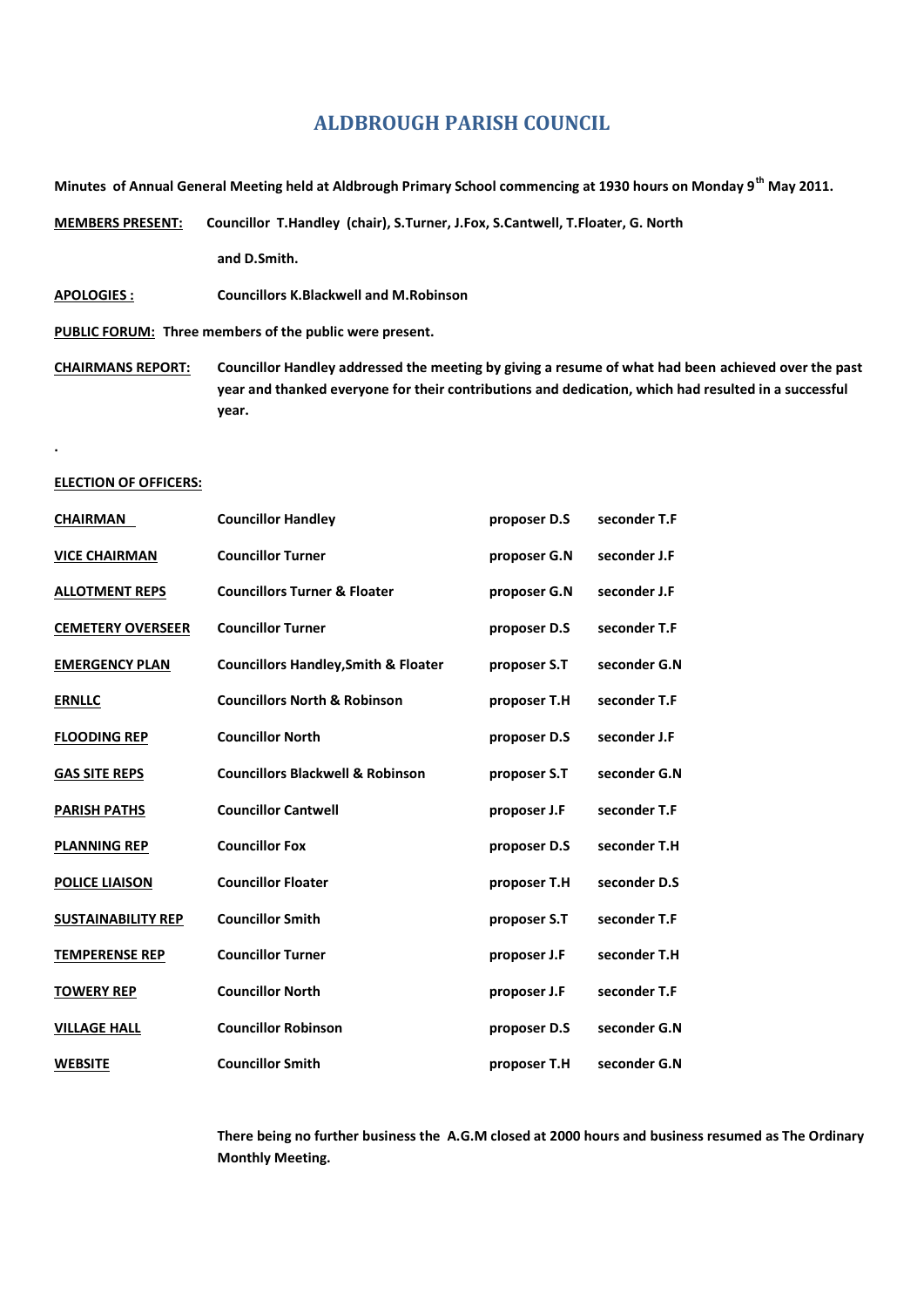**The Minutes of the meeting held on Monday 11th April 2011 were signed by the Chair as a true record.**

**MATTERS ARISING : The Chair welcomed Councillor Cantwell to her first meeting after her election to the Parish Council.**

- **PARISH CLERK Councillor Smith informed the meeting that an advertisement for Parish Clerk had been posted on the website, Notice Board and both shops in the village. There had been two applicants and interviews had been arranged for Thursday 12th May 2011. Councillors Handley, Floater and Smith would form the interview panel.**
- **ALLOTMENTS Councillor Turner reported that a clapping post for the allotment main gate had been purchased and this would be handed over to HAPS for the work to be completed.**
- **FOOTPATHS Councillor Smith stated that there had not been any update from ERYCC since our last meeting.**
- **DOG SIGNAGE Councillor Robinson had left a message stating that the new signs were in hand.**
- **JUNCT GARTON/HULL RD Councillor Turner stated that he had spoken to the occupier who agreed to tidy the sign on the side of the house.However,it had been noted that an electric cross had now been installed and complaints had been made to ERYCC by two neighbouring occupants.**
- **FOOTPATH CARLTON LN Councillor Smith reported that Mike Peake had inspected the footpath on Carlton Lane and stated that repairs would be carried out this month. The offending parts had been marked in readiness for this work.**
- **GAS SITE ROAD SIGNS In the absence of Councillor Blackwell it was generally agreed that the sign by the new access road on Hull Road, should remain but perhaps the others at Flinton and en route were now perhaps superfluous.**

## **TOWN AND COUNTRY PLANNING ACT**

**First floor extension to rear of 50 Carlton Lane for Mr and Mrs Butterill. - Approved**

**Erection of 2 dwellings following demolition of coach depot at land north of 9 Headlands Road for Pearsons Coaches Limited. - It is considered that the erection of 2 dwellings would result in overdevelopment of the site. In addition there is a lack of adequate private amenity space for future occupants.**

## **PLANNING DECISIONS BY ERCC**

**Erection of 30 metre wind turbine at Gallows Farm, Hull Road, for Christopher Allanson - Approved subject to conditions.**

**Continued use of land as domestic garden and retention of fence, north of 24 Queensmead for Miss Jennifer Turner – Refused**

**CORRESPONDENCE Crime statistics for April. Common Assault Headlands Road. Burglary Non-Dwelling Carlton Lane, Theft Carlton Lane and Criminal Damage Seaside Road.**

**Letter from ERYC re On Street Parking and Revocation Order 2011.**

**Temporary Prohibition Order of through Traffic, Cross Street and Nottingham Road.**

**Humber & Wolds Rural Community Council. Membership Application Form. Approved for payment of £25.00.**

**Letter from ERYC requesting details of all salt bins and locations in the Parish. Enquires in hand.**